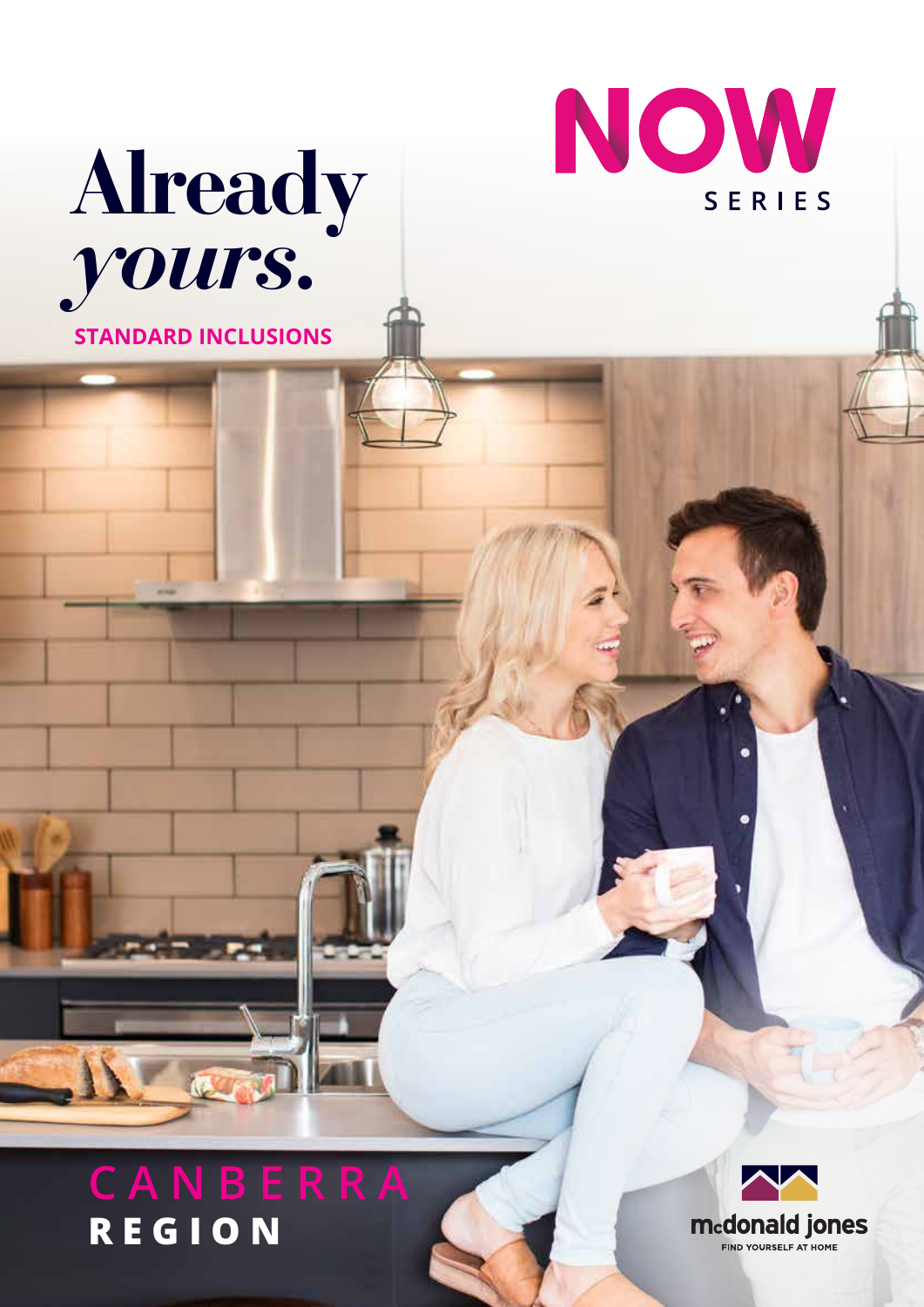

## **Let the home making** *begin!*

A new home is more than a mixture of materials, furniture and things. It's a collection of dreams you've taken years to grow. At McDonald Jones we share your excitement and have filled the NOW Series with all the important things you need, and nothing you don't.

> So now is the fun part, it's time to bring it to life. It's time to live in the now.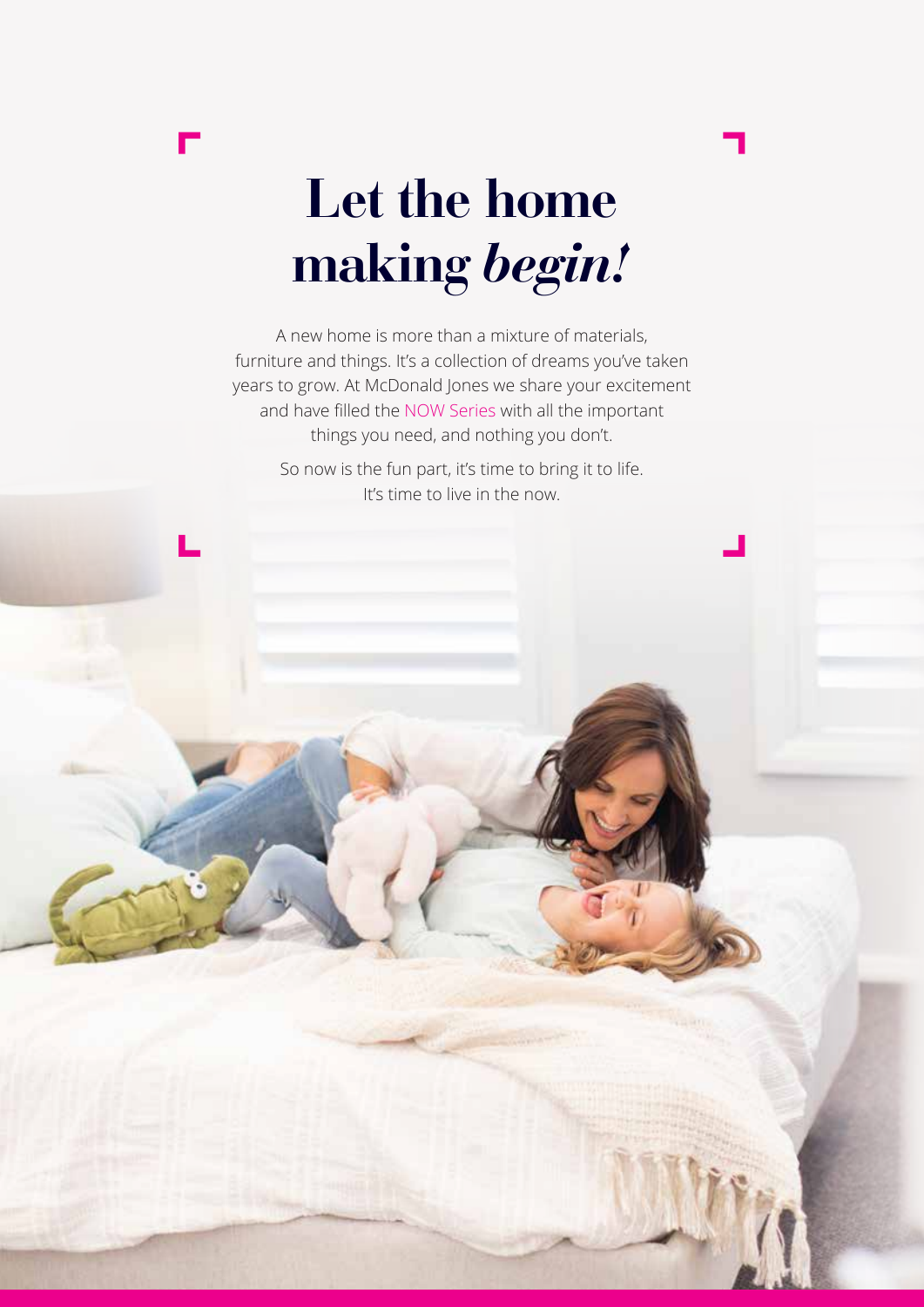## **What's cooking**

#### *Kitchen*

#### **Essentials**

- European designed laminated kitchen with laminated benchtops
- Stylus 1¾ kitchen sink
- Dishwasher, microwave and fridge openings with powerpoint connections
- Pantry with fixed melamine shelves
- Tiled splashback from selected range

#### **Tapware**

• Posh Bristol MKII sink mixer

#### **Appliances**

- **Cooktop:** 600mm Gas Artusi CAGH600X (stainless steel) OR 600mm Electric Artusi CACC1 (ceramic)
- **Oven:** 600mm Artusi AO676X (stainless steel)
- **Rangehood:** 600mm Recirculating Artusi ASO600RX slide out (stainless steel)

## **Relax & unwind**

#### *Bathroom & ensuite*

#### **Essentials**

- Large selection of imported tiles
- 1.8m high semi framed shower screens with clear toughened glass
- European designed laminated vanities with laminated benchtops
- Framed mirror above vanity
- Newbury designer bath with tiled hob
- Gen X Commander shower head
- Gen X towel rail
- Gen X toilet roll holder
- Stylus Symphony Connector toilet suite

#### **Tapware**

• Gen X 3 piece tapware

## **Trim & terrific**

#### *Skirts, architraves, cornice & ceiling*

#### **Essentials**

• 67mm skirtings and architraves

#### **Ceilings**

- 90mm cove cornice
- 2.4m ceiling height

## **Bright spark**

#### *Electrical*

#### **Electrical**

• Fixtures and fittings as per Standard Electrical Plan, including wired smoke detectors

#### **Hot water**

• Rheem Stellar 160 litre, 5 Star storage gas hot water system

## **Time to shine**

#### *Internals*

#### **Windows**

• Architectural styled aluminium windows and sliding doors with energy efficient weather seals and locks

#### **Paint**

- Taubmans select range of paints to all internal walls
- Flat acrylic to ceiling
- Gloss paint finish to interior doors

#### **Doors**

- **Front door:** Stylish Hume Vaucluse XV1 Series
- **Internal:** Flush panel doors

#### **Door furniture**

• Gainsborough Classic Series door furniture

#### **Bedroom & robes**

• Robes with ventilated shelving

### **Wash & wear**

#### *Laundry*

#### **Tub**

• Clarke Eureka Plus 45 litre laundry tub

#### **Doors**

• Hume external door with clear glazing

#### **Tapware**

• Posh Bristol MKII sink mixer

## **Step it up**

#### *Stairs (two storey designs only)*

• Painted timber stringers with medium density fibreboard (MDF) treads and risers, painted handrail and plasterboard dwarf wall